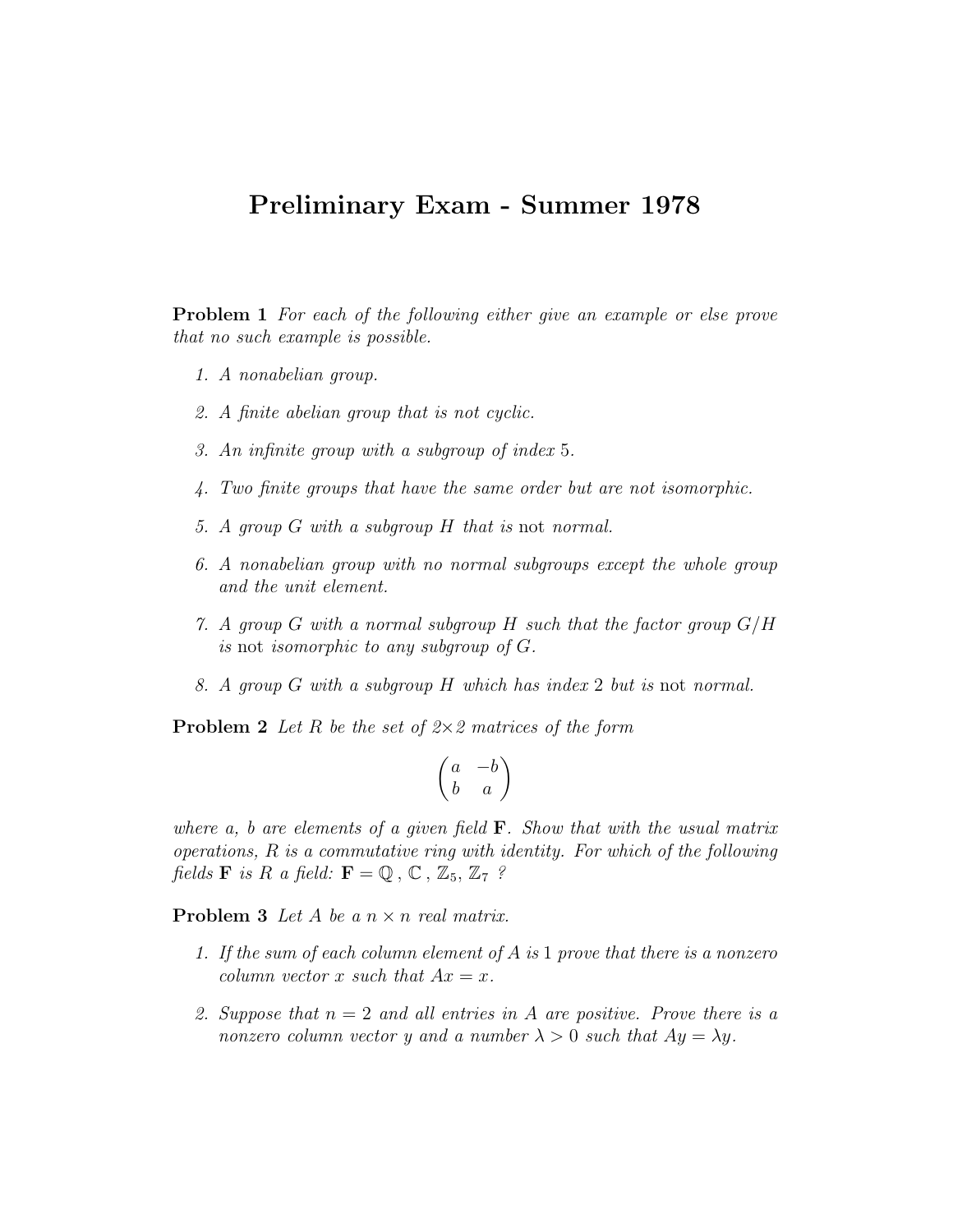- **Problem 4** 1. Using only the axioms for a field  $\mathbf{F}$ , prove that a system of m homogeneous linear equations in n unknowns with  $m < n$  and coefficients in F has a nonzero solution.
	- 2. Use (1) to show that if V is a vector space over  $\bf{F}$  which is spanned by a finite number of elements, then every maximal linearly independent subset of V has the same number of elements.

Problem 5 Evaluate

$$
\int_0^{2\pi} e^{(e^{i\theta}-i\theta)} d\theta.
$$

**Problem 6** Let  $f : \mathbb{C} \to \mathbb{C}$  be an entire function and let  $a > 0$  and  $b > 0$ be constants.

- 1. If  $|f(z)| \leq a\sqrt{|z|} + b$  for all z, prove that f is a constant.
- 2. What can one prove about f if

$$
|f(z)| \leqslant a|z|^{5/2} + b
$$

for all z?

- **Problem 7** 1. Solve the differential equation  $g' = 2g$ ,  $g(0) = a$  where a is a real constant.
	- 2. Suppose  $f : [0,1] \to \mathbb{R}$  is continuous with  $f(0) = 0$ , and for  $0 < x < 1$ f is differentiable and  $0 \leq f'(x) \leq 2f(x)$ . Prove that f is identically 0.

**Problem 8** Let  $\{S_{\alpha}\}\$ be a family of connected subsets of  $\mathbb{R}^2$  all containing the origin. Prove that  $\bigcup_{\alpha} S_{\alpha}$  is connected.

**Problem 9** Let X and Y be nonempty subsets of a metric space  $M$ . Define

$$
d(X, Y) = \inf \{ d(x, y) \mid x \in X, y \in Y \}.
$$

1. Suppose X contains only one point x, and Y is closed. Prove

$$
d(X, Y) = d(x, y)
$$

for some  $y \in Y$ .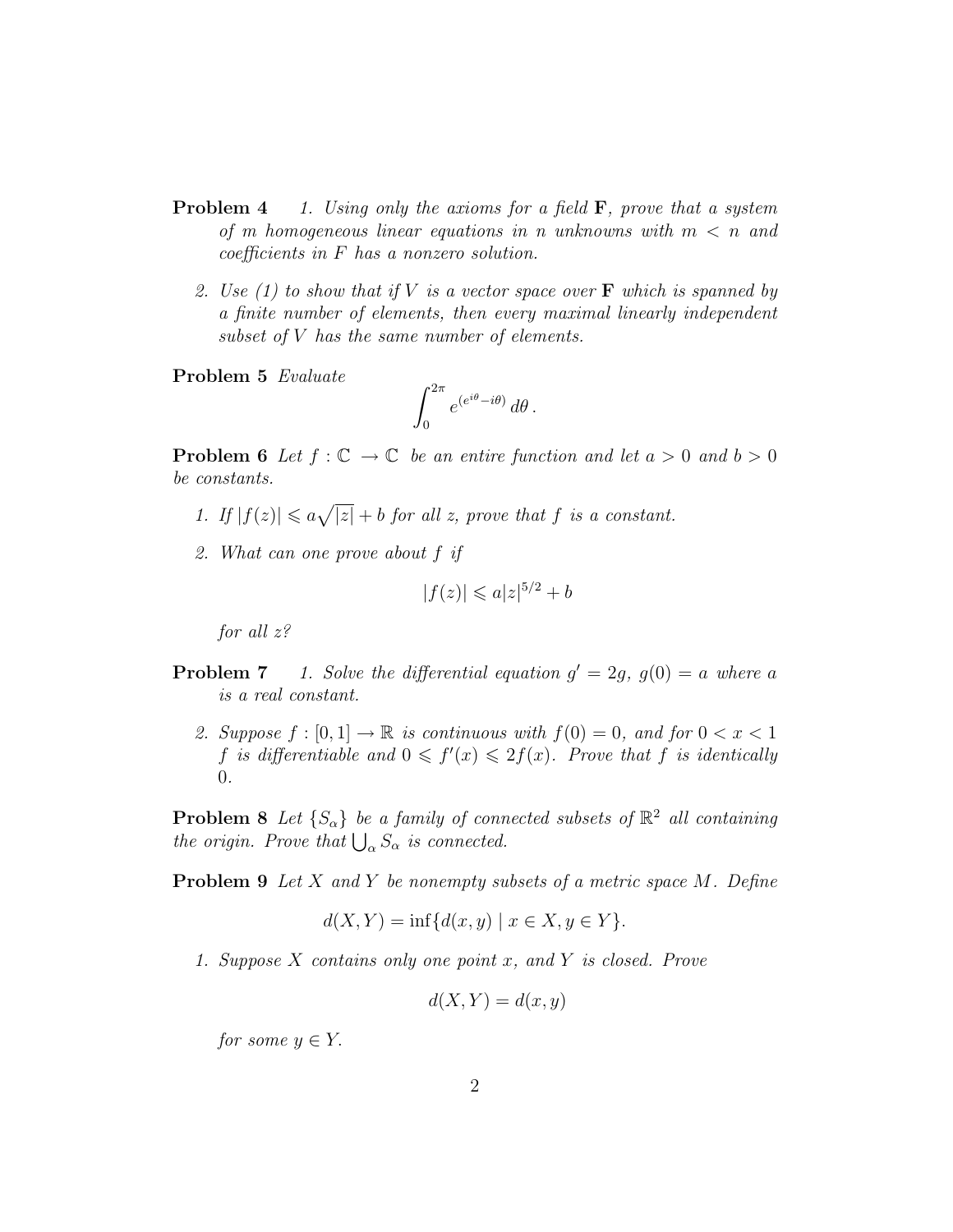2. Suppose X is compact and Y is closed. Prove

$$
d(X, Y) = d(x, y)
$$

for some  $x \in X, y \in Y$ .

3. Show by example that the conclusion of Part 2 can be false if X and Y are closed but not compact.

**Problem 10** Let  $U \subset \mathbb{R}^n$  be a convex open set and  $f : U \to \mathbb{R}^n$  a differentiable function whose partial derivatives are uniformly bounded but not necessarily continuous. Prove that f has a unique continuous extension to the closure of U.

Problem 11 Suppose the power series

$$
\sum_{n=0}^{\infty} a_n z^n
$$

converges for  $|z| < R$  where z and the  $a_n$  are complex numbers. If  $b_n \in \mathbb{C}$  are such that  $|b_n| < n^2 |a_n|$  for all n, prove that

$$
\sum_{n=0}^{\infty} b_n z^n
$$

converges for  $|z| < R$ .

- **Problem 12** 1. Suppose f is analytic on a connected open set  $U \subset \mathbb{C}$  and f takes only real values. Prove that f is constant.
	- 2. Suppose  $W \subset \mathbb{C}$  is open, g is analytic on W, and  $g'(z) \neq 0$  for all  $z \in W$ . Show that

$$
\{\Re g(z) + \Im g(z) \mid z \in W\} \subset \mathbb{R}
$$

is an open subset of R.

**Problem 13** Let R denote the ring of polynomials over a field **F**. Let  $p_1, \ldots, p_n$  be elements of R. Prove that the greatest common divisor of  $p_1, \ldots, p_n$  is 1 if and only if there is an  $n \times n$  matrix over R of determinant 1 whose first row is  $(p_1, \ldots, p_n)$ .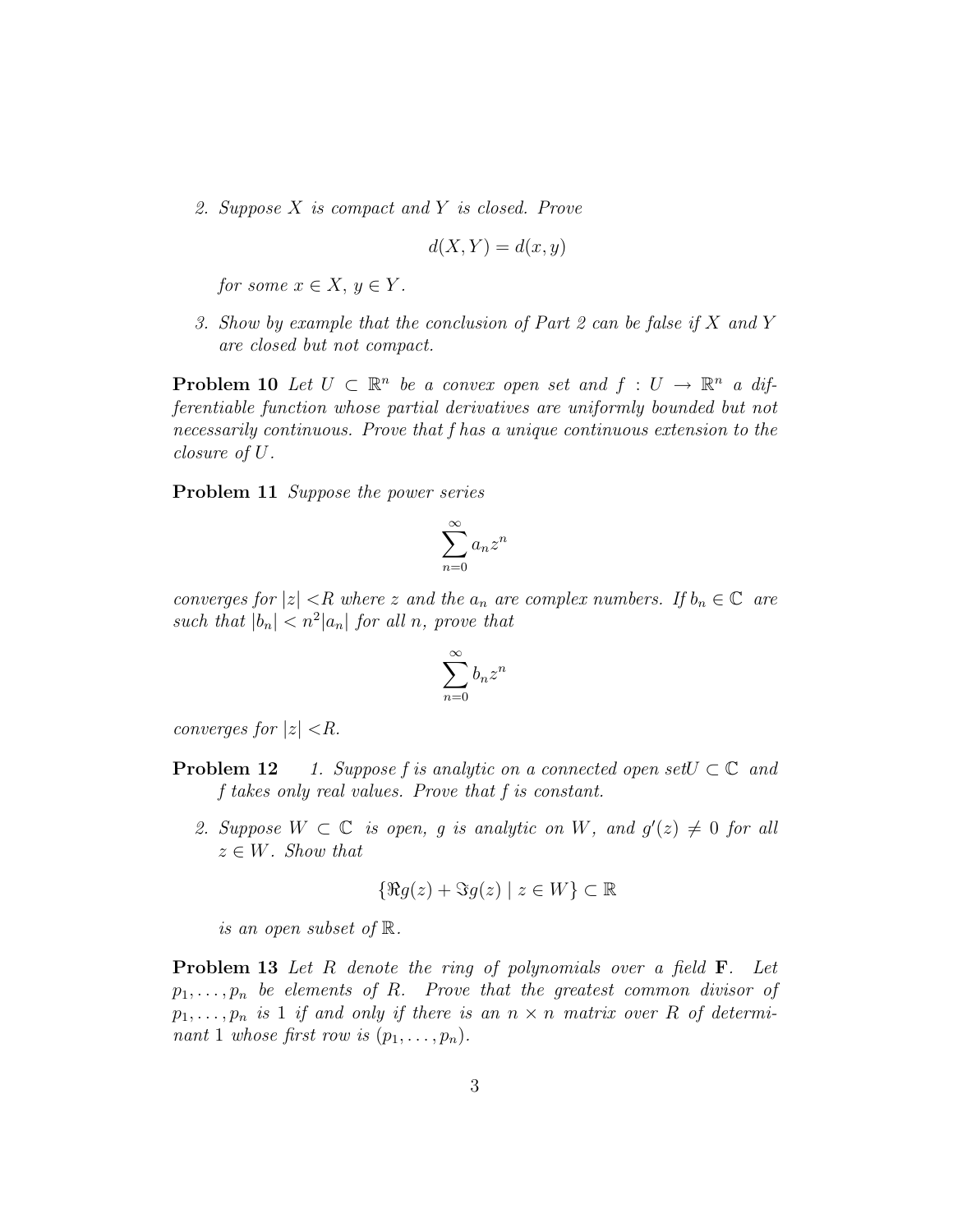**Problem 14** Let G be a finite multiplicative group of  $2 \times 2$  integer matrices.

- 1. Let  $A \in G$ . What can one prove about
	- $(i)$  det  $A$ ?
	- (*ii*) the (real or complex) eigenvalues of  $A$ ?
	- (iii) the Jordan or Rational Canonical Form of A?
	- (*iv*) the order of  $A$ ?
- 2. Find all such groups up to isomorphism.

Note: See also Problem ??.

**Problem 15** Let V be a finite-dimensional vector space over an algebraically closed field. A linear operator  $T: V \to V$  is called completely reducible if whenever a linear subspace  $E \subset V$  is invariant under T, that is  $T(E) \subset E$ , there is a linear subspace  $F \subset V$  which is invariant under T and such that  $V = E \oplus F$ . Prove that T is completely reducible if and only if V has a basis of eigenvectors.

- **Problem 16** 1. Prove that a linear operator  $T : \mathbb{C}^n \to \mathbb{C}^n$  is diagonalizable if for all  $\lambda \in \mathbb{C}$ ,  $\ker(T - \lambda I)^n = \ker(T - \lambda I)$ , where I is the  $n \times n$ identity matrix.
	- 2. Show that  $T$  is diagonalizable if  $T$  commutes with its conjugate transpose  $T^*$  (i.e.,  $(T^*)_{jk} = \overline{T_{kj}}$ ).

**Problem 17** Let E be the set of functions  $f : \mathbb{R} \to \mathbb{R}$  which are solutions to the differential equation  $f''' + f'' - 2f = 0$ .

- 1. Prove that E is a vector space and find its dimension.
- 2. Let  $E_0 \subset E$  be the subspace of solutions g such that  $\lim_{t \to \infty} g(t) = 0$ . Find  $g \in E_0$  such that  $g(0) = 0$  and  $g'(0) = 2$ .

**Problem 18** Let N be a norm on the vector space  $\mathbb{R}^n$ ; that is,  $N : \mathbb{R}^n \to \mathbb{R}$ satisfies

$$
N(x) \geq 0 \text{ and } N(x) = 0 \text{ only if } x = 0,
$$
  
\n
$$
N(x + y) \leq N(x) + N(y),
$$
  
\n
$$
N(\lambda x) = |\lambda| N(x)
$$

for all  $x, y \in \mathbb{R}^n$  and  $\lambda \in \mathbb{R}$ .